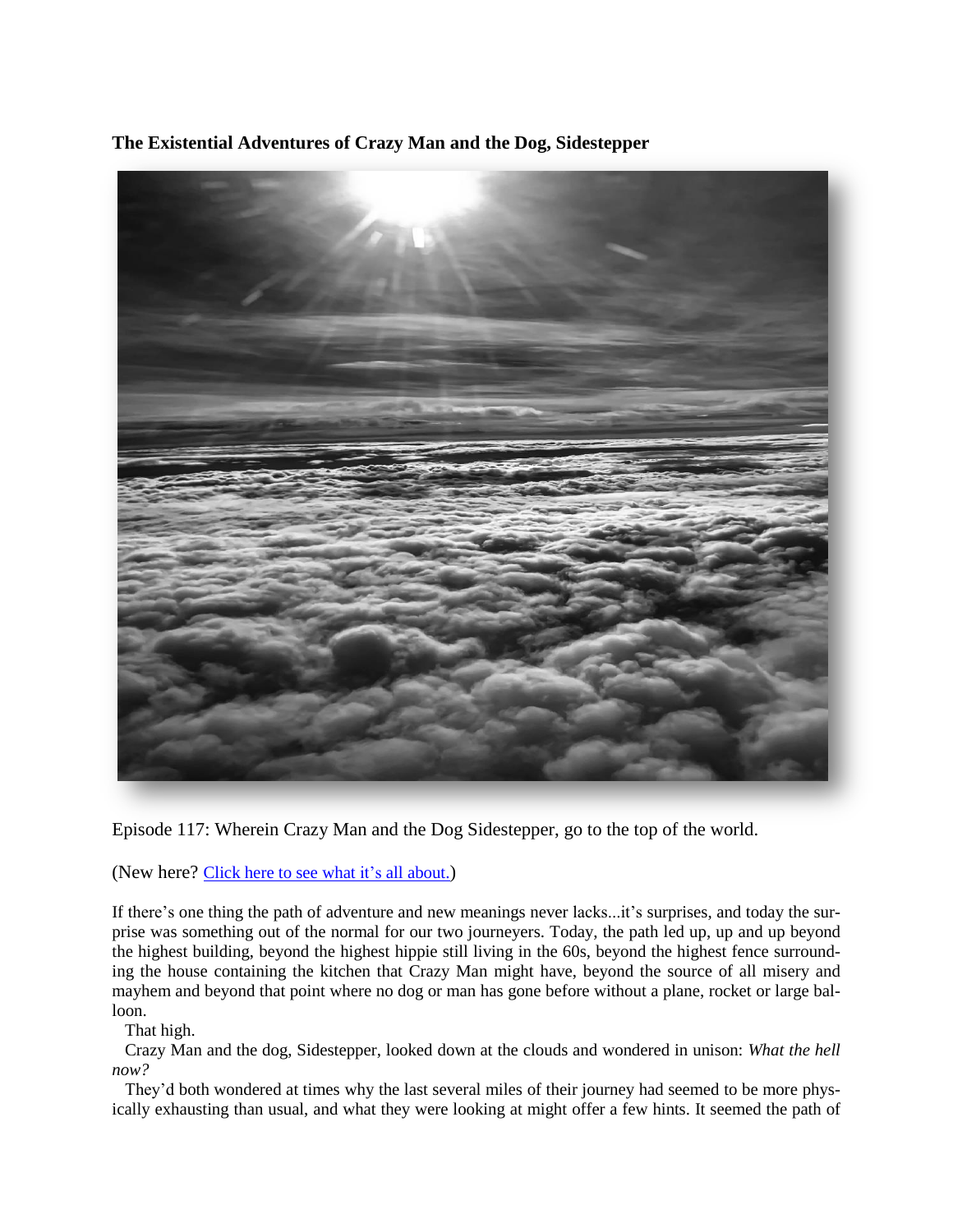adventure and new meanings had taken an upward swing into improbable heights that were suddenly not so improbable; in fact, it appeared that they were suddenly on top of the world…and the world was a giant cloud pizza baking under the sun.

 The dog, Sidestepper, scanned the fluffy white pizza surface searching for any sign of his mother while Crazy Man wondered if the intricate pizza patterns might be a secret map to food. Within minutes that were so long they could have been hours, they realized that there was nothing here for them other than a magnificent view. This caused a tear or two to float out of Crazy Man's left eye and tumble down onto the cloud bed to be absorbed and become cloud stuff.

"Thank you," said the cloud bed.

 Crazy Man and the dog, Sidestepper, were astounded: Talking clouds. Who would ever have imagined? "And what exactly are you thanking us for?" said Crazy Man.

"For the water," said the cloud bed.

 Crazy Man wasn't sure what to think about this. "But it was just a drop or two like the narrator said," said Crazy Man.

 "Every drop counts," said the cloud bed. "Especially just before a storm. You never know when you're going to run out of water."

 Crazy Man and the dog, Sidestepper, both of whom were fresh out of water except for the occasional tear or two, agreed profusely. In fact, noticing each other's profuse agreement, they suddenly became agreeably competitive and started trying to out-agree each other. Nods of agreement transformed into unseemly applause (the kind that irritates the ear with its pushiness) and ultra-nodding that caused both dog and man to nod their heads right off their bodies so that they spent god knows how long scraping their bodies over the surface of the path of adventure and new meanings until their heads re-attached...at which point they agreed at some level of survival that the agreement was done...mostly because neither could remember what they were agreeing about.

 "You two sure are weird," said the cloud bed. "You wouldn't happen to be the two bastards who saved Earth from the aliens, would you?"

 Crazy Man and the dog, Sidestepper, were up to their ears with this you-saved-the-planet-from-aliens thing and they were fed up with being called bastards regardless of whether they were or not.

"You're just water in the air," said the dog, Sidestepper. "And you'll get no more tears from us."

"And we didn't save us from the aliens," said Crazy Man. "We saved the aliens from us."

"And you're a bastard," said the dog, Sidestepper.

"Hey!" said the sun. "Knock off the bad talk...you're shading my shine with your shouting."

 Crazy Man, the dog, Sidestepper, and the cloud bed turned their attention upwards toward the sun in mutual astonishment. They'd never heard of a talking sun before...or at least that they could remember.

"So shut up," said he sun. "Or I'll beam and I'll beam and I'll beam you into shushing."

All three came to the same conclusion at the same time: The sun was nuts.

"Did that shitty narrator just call me nuts?" said the sun.

"Yep," said the dog, Sidestepper. "Must've been reading our minds."

"So," said the sun, "you think I'm nuts?"

"Well," said Crazy Man, "all that beaming stuff..."

 "Don't worry about that," said the cloud bed. "It's always getting fired up over little things that..." "I am the shine in the sky that burns your eye," said the sun.

"Is the sun always like this?" said the dog, Sidestepper.

"Mostly in the daytime," said the cloud bed.

"And at night," said the sun. "I share my light with the moon and…"

 Crazy Man nudged the dog, Sidestepper, and whispered: "Guess we can't escape the sun." "Sure you can," said the moon and as it raced across the sky and planted itself in front of the sun, creating a perfect solar eclipse.

"Hey!" said the sun. "You're blocking my magnificence just as I was making a point about shining off you so that I'm always…"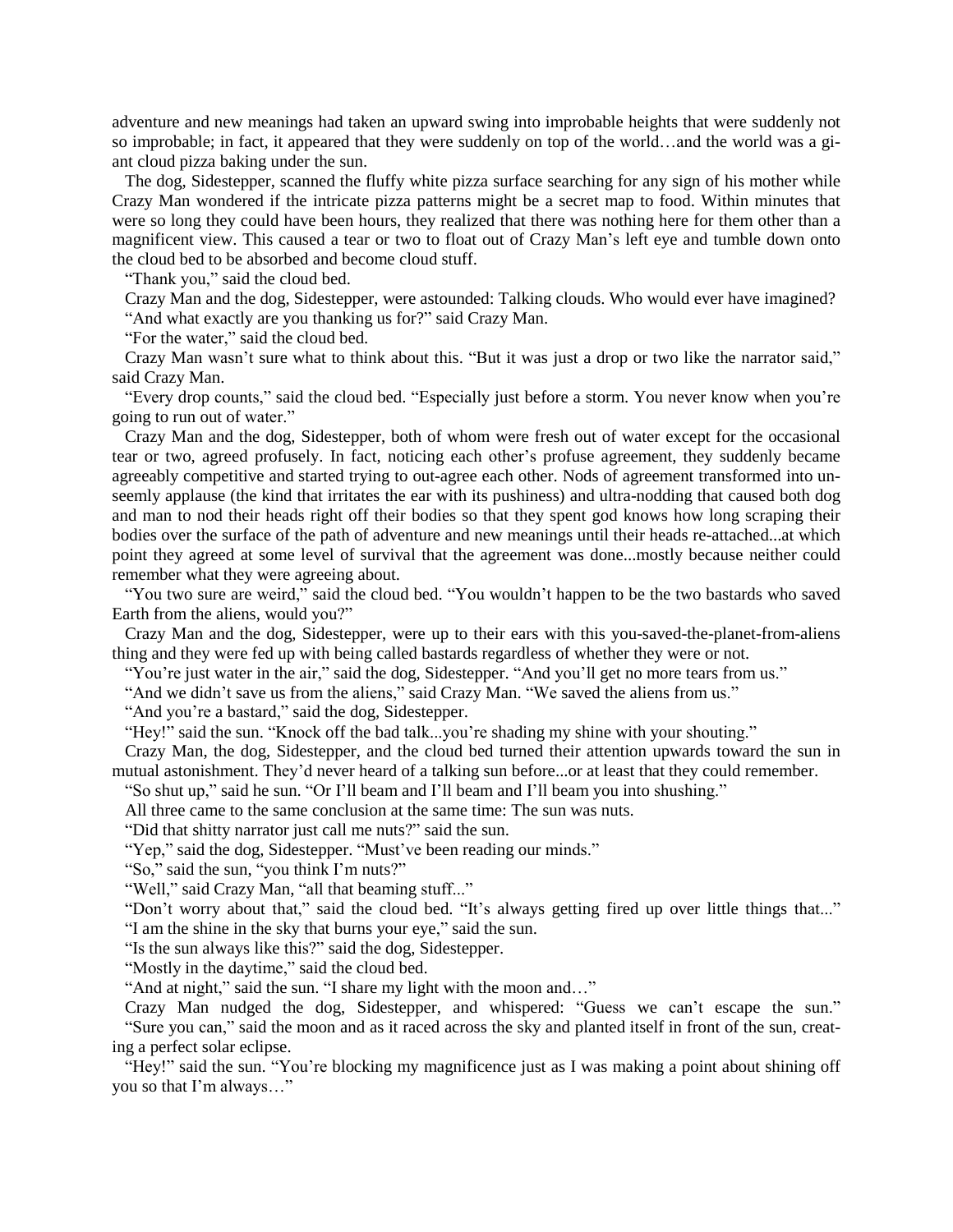"Always full of it," said the moon. "When you reflect your light off me, it's not really sunlight. It's moonlight. I change it with my physics and chemistry. How about some moon fart?"

"You wouldn't dare!"

"Wanna bet?"

 Villagers in the fields under the sky that day called it The Day of the Great Moon Smell, not that anyone on Earth could smell it. No, this was a cosmic smell, a fart with no other intention than to offend the sun. It was the sense of the fart that the villagers could smell between both ears and deep in their subconscious and they used this sense to create stories of a monumental odor that came close to overloading the sun and sparking a very smelly supernova.

"Wow!" said the cloud bed. "You two just saved the planet from the sun."

 That was about it for Crazy Man and the dog, Sidestepper, it was one thing to save the aliens from the Earth but saving the Earth from the sun was never meant to be in their life descriptions. They fitted themselves into parachutes that Crazy Man was hiding in his back pocket for a special occasion and jumped off the high up path of adventure and new meanings and floated down and down to the low path of adventure and new meanings where the sun was sinking into the distance, leaving the moon to light up the sky. On both sides of the path of adventure new meanings, the deep dark scary woods seemed less disruptive than clouds running out of water.

 As they continued their journey, Crazy Man turned to the dog, Sidestepper, and said, "So, what just happened?"

The dog, Sidestepper, grinned and said, "I think the sun just got mooned."

A disgruntled sigh spread through the bushes and branches of the deep dark scary woods.

To be continued…

© Biff Mitchell www.biffmitchell.com Check out the blog at: www.crazymanadventures.com